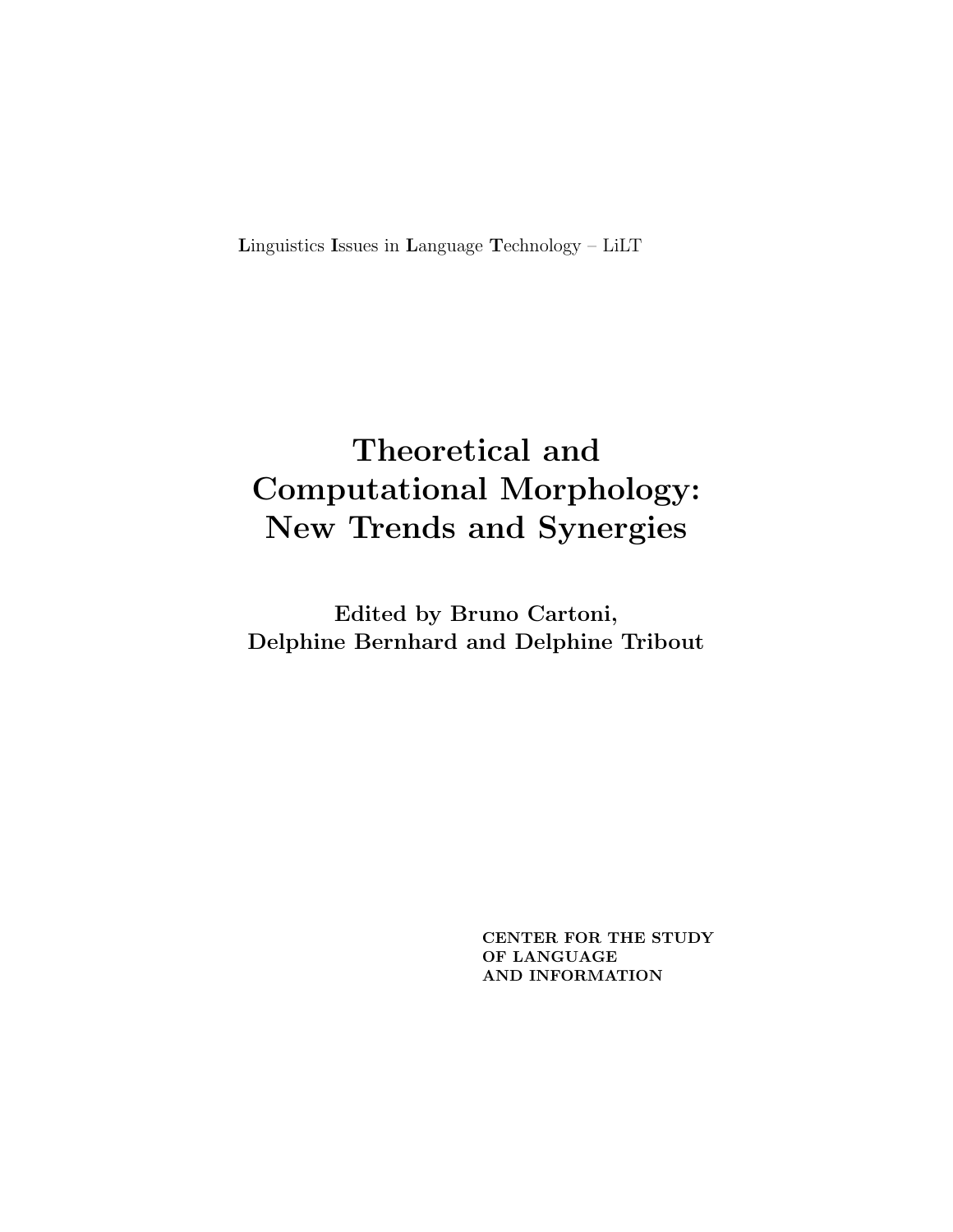## **Contents**

### Introduction vii

- 1 What is grammar like? A usage-based constructionist perspective 1 Vsevolod Kapatsinski
- 2 Kolmogorov complexity of morphs and constructions in English 43 Katharina Ehret

3 Polyfunctionality and inflectional economy 73 GREGORY STUMP

4 Semi-separate exponence in cumulative paradigms. Information-theoretic properties exemplified by Ancient Greek verb endings 95

Paolo Milizia

5 Démonette, a French derivational morpho-semantic network 125 Nabil Hathout & Fiammetta Namer

6 Evaluative prefixes in translation: From automatic alignment to semantic categorization 169 Marie-Aude Lefer and Natalia Grabar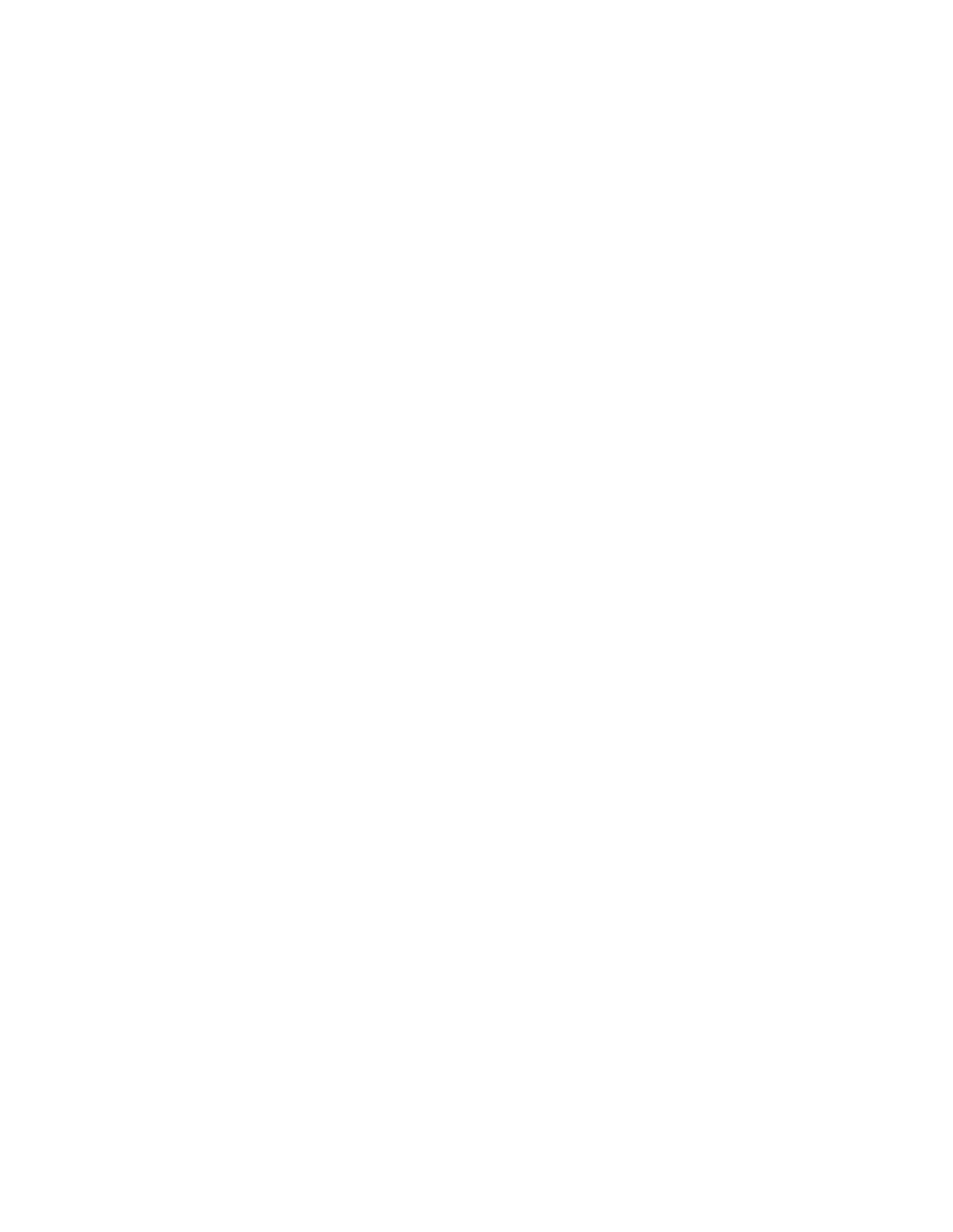## Introduction

Nowadays, theoretical morphology witnesses a revival due to the emergence of new formalization frameworks, both for inflectional and lexical morphology: canonical morphology, approaches based on analogy, rule-based approaches, to name just a few. All these approaches can potentially shed new light on computational processing of morphology, either for parsing or generation. In parallel, new computational techniques (such as (un)supervised morphological acquisition) and formal frameworks bring a fresh look on morphological phenomena. Both domains tackle more or less implicitly the organization of the lexicon in general

The TACMO workshop, organised within the International Congress of Linguists(held in Geneva in July 2013) aimed at gathering these two facets of morphology – computational and theoretical formalization – in order to foster interactions and to highlight how both approaches benefit from each other.

After a call for abstracts in Summer 2012, we received eighteen proposals that have been evaluated by the Program committee. Eight of them were selected, as representing an appropriate range of the synergies targeted by the workshop.

The present volume gathers long versions of six of these research papers. They address a wide variety of issues, concerning inflection, derivation and compounding, and covering theoretical questions (polyfunctionality, organisation of inflection classes) and computational questions (measuring the complexity of morphology). Methodological questions (acquisition of morphological data in corpora, etc.) and representation and documentation issues of morphological information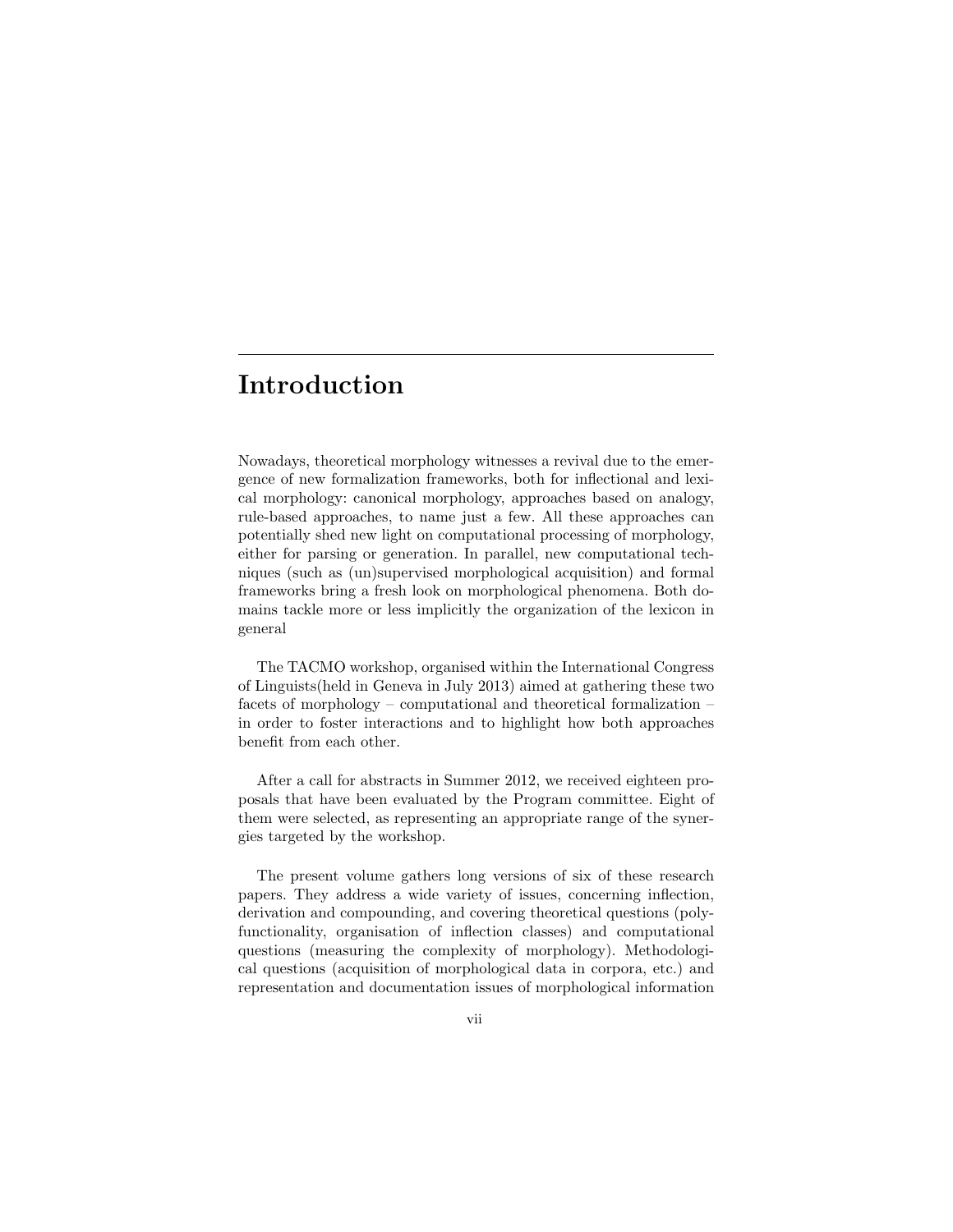are also addressed.

This volume is organized in three sections.

The first section is composed of two articles that present computational methods which help enhance morphological description and the understanding of morphological systems. In his paper "What is grammar like? A usage-based constructionist perspective", V. Kapatsinski presents the relations that hold between usage-based linguistics and computational models for morphology. He claims that the language acquisition model developed within this linguistic approach are suitable for computational morphology model. Supported by various experimental observations, both in computational linguistics and psycholinguistics, he argues that usage-based approaches are more appropriate to account for the various aspects of grammar than generative linguistics could do. The large overview provides an interesting starting point for a future debate on the need for a grammar model that can account for the internal grammar of a linguistic community.

On the other hand, Katharina Ehret's article "Kolmogorov complexity of morphs and constructions in English" focuses on the measurement of morphological and syntactical complexity in English. In an English mixed-genre corpus made of samples of literature, gospel and newspapers, the author measures the contribution of 5 different morphs and 5 different syntactic constructions to the complexity of the language, using the gzip compression programme as an approximation of the Kolmogorov complexity. Through targeted manipulations of the corpus with respect to the 5 morphs and constructions under study, she can assess their contribution to the global complexity, both at the morphological and the syntactical level by distorting the texts morphologically and syntactically and compressing them with gzip. The compression ratio between the distorted text and the original indicates the morphological (or syntactical) complexity, and reveals how much the manipulated morph or construction contributes to it.

Through these experiments, the author shows how compression algorithms can be used in order to measure the contribution of different features to the morphological and the syntactical complexity in English.

The second section focuses on inflectional morphology. In his article "Polyfunctionality and infectional economy" Gregory Stump analyses the polyfunctionality of exponents within and across paradigms in different languages, polyfunctionality being the use of one exponent in order to express different morphosyntactic properties. The formal and theoretical framework of Paradigm Function Morphology allows the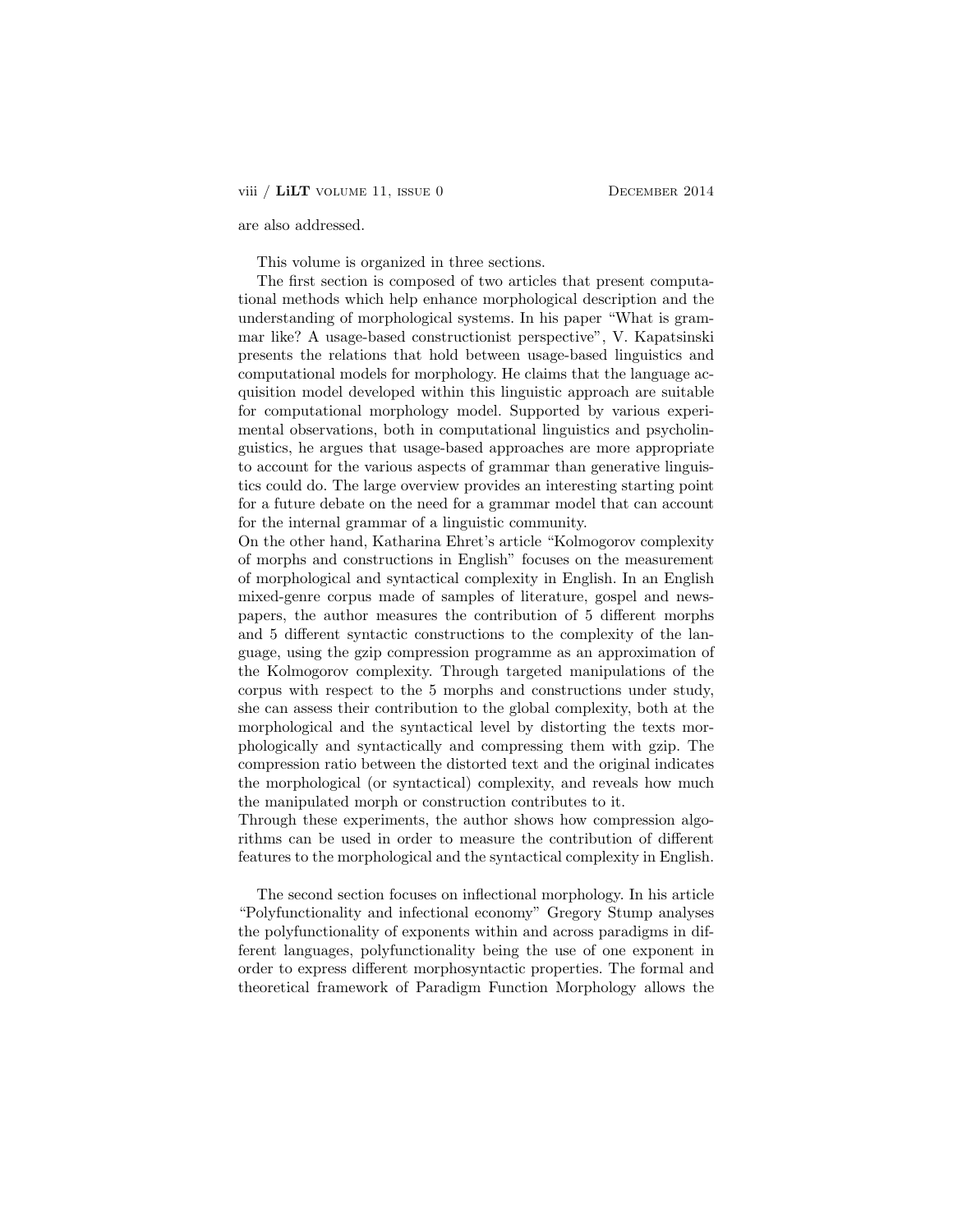#### INTRODUCTION / ix

author to postulate three different types of polyfunctionality. The first type is when one exponent is used to express related functions in more than one affix position, as illustrated by the negative prefix ha- within verb inflection in Swahili. In the second type, one exponent is used to express different functions within one lexeme's paradigm, as can be found within the paradigm of latin adjectives. The third type is the case when different categories use the same set of exponents in order to express different but related morphosyntactic properties, as shown by noun and verb inflection in Khanty. G. Stump provides a formal analysis accounting for each type of polyfunctionality, and further concludes that polyfunctionality contributes to the economy of an inflectional system.

The article "Semi-separate exponence in cumulative paradigms. Information-theoretic properties exemplified by Ancient Greek verb endings" by Paolo Milizia looks at a theoretical issue with quantitative information extracted from a corpus. Two concurrent interpretations may be given for Ancient Greek thematic imperfect endings: the fully cumulative interpretation and the semi-separate interpretation, which analyses some endings as made of two morphs. The aim of the study is to show how frequency information derived from a corpus (Ancient Greek Dependency Treebank) can help choose one interpretation. The main observation is that semi-separate exponence corresponds to low frequency paradigm cells which leads the author to formulate an hypothesis according to which the inflectional system tends to favor equiprobable exponents In order to verify this hypothesis, he relies on information-theoretic properties and shows that syncretism and semi-separate exponence lead to a more equiprobable distribution of exponents. Several cross-linguistic examples are detailed to support this claim: non-singular numbers of the Ancient Greek verb endings, dual number of the personal pronoun of classical Arabic, conjugation of transitive verbs in Nganasan. P. Milizia also describes and accounts for some contradictory examples which could give the impression that the principle of equilibrium in morphological encoding should be rejected. He also analyses a diachronic example (Proto-Indo-European to Ancient Greek verb endings) which is consistent with his proposals.

The last section tackles another important facet of morphological research that also witnesses important renewal in the past years: derivational morphology. The first paper of this section, "Démonette, a French derivational morphosemantic network" by Nabil Hathout and Fiammetta Namer, describes the creation of a large lexical resource based on the principle of derivational morphology.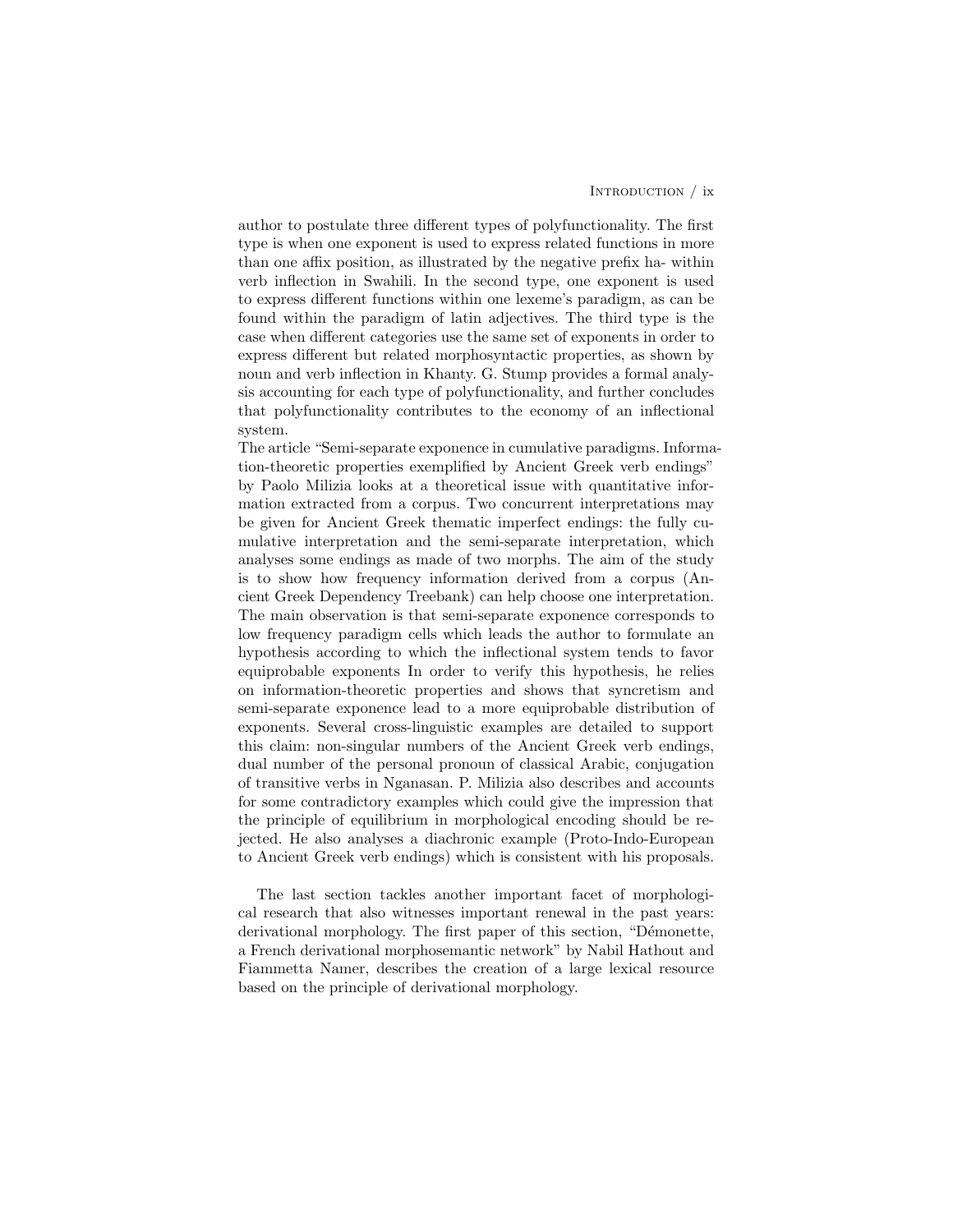They present Démonette, a derivational morpho-semantic network for the French language, that contains morphological and semantic information about lexemes.

The Démonette lexicon is built by merging Dérif, a morphosemantic analysis tool, and Morphonette, a morphological network. This new resource, anchored in the Word-based theoretical framework of morphology, follows a formal network architecture in which morphological relations are established between base and derivatives and between indirectly related words. The framework also contains semantic information: the lexemes are labelled with semantic types, and links between related lexemes are labeled with concrete and abstract bi-oriented definitions.

The proposed resource offers two important advantages. First, it provides a large-scale database of evidence within the same theoretical framework of word-base morphology. Second, it is highly profitable for many NLP application that can take advantage of the semantic and morphological information encoded in this resource.

In their article "Evaluative prefixes in translation: From automatic alignment to semantic categorization", Marie-Aude Lefer and Natalia Grabar use evidence from translations into English to study the semantics of French evaluative prefixes. These prefixes can convey information about quantity (big / small) or about quality (good / bad). The aim of Lefer and Grabars study is to provide new insights on French evaluative prefixes by looking at their occurrences in a French-English parallel corpus. The assumption here is that translations into English – and in particular periphrastic translations – will help disambiguate the meaning of the prefixes and thus allow their semantic categorization. In a first step, sentences containing evaluative prefixes are detected and extracted with their translation into English. Then, French prefixed words are aligned with their translation into English. Two different alignment methods are compared: GIZA++ and a tailor-made program relying on several heuristics. The latter has a better recall and was thus used in the experiments, after manual validation of the alignments. The prefix sur- is studied in more detail, as it is the most frequent evaluative prefix in the corpus. This makes it possible to identify recurrent periphrastic constructions for sur- in its excess meaning, which can in turn be used to disambiguate the meaning of less frequent prefixes. This corpus study helps refine categorizations proposed in previous research and shows how morphology, contrastive linguistics, translation studies and NLP can be combined in a constructive manner. While focusing on a rather precise issue, the article describes a methodology which we believe can be used in other contexts, in order to perform